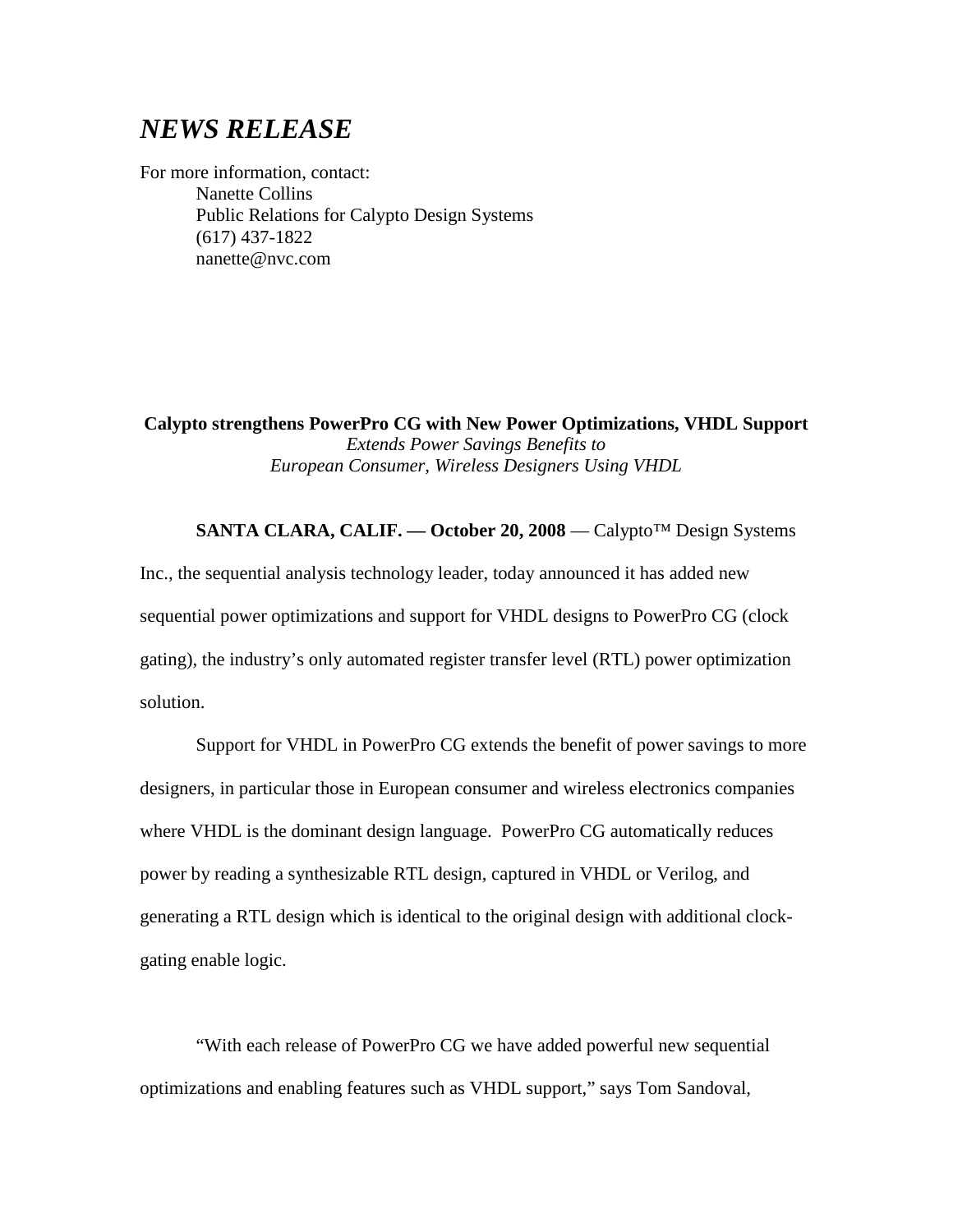Calypto's chief executive officer. "PowerPro CG has reduced power on hundreds of designs, across multiple applications worldwide and is the only fully automated RTL power optimization product on the market."

PowerPro CG identifies sequential clock-gating enable conditions based on Calypto's patented Sequential Analysis Technology. The new sequential optimizations added to PowerPro CG save additional power in heavily clock-gated RTL such as existing consumer and wireless designs that previously have been optimized manually. The latest release of PowerPro CG finds clock-gating enable conditions above and beyond those already present in the design. The output of PowerPro CG is comprehensively verified with sequential equivalence checking to ensure no functional changes are introduced.

The latest PowerPro CG release includes leading-edge graphical display and navigation features in the PowerPro Analyzer. These capabilities allow designers to thoroughly understand the sequential nature of the power optimizations added to their RTL by PowerPro CG.

## **Pricing and Availability**

The latest version of PowerPro CG is shipping now. It runs on Linux and is a nocost upgrade for existing customers.

For more details, visit Calypto at [calypto\\_info@calypto.com](mailto:calypto_info@calypto.com)